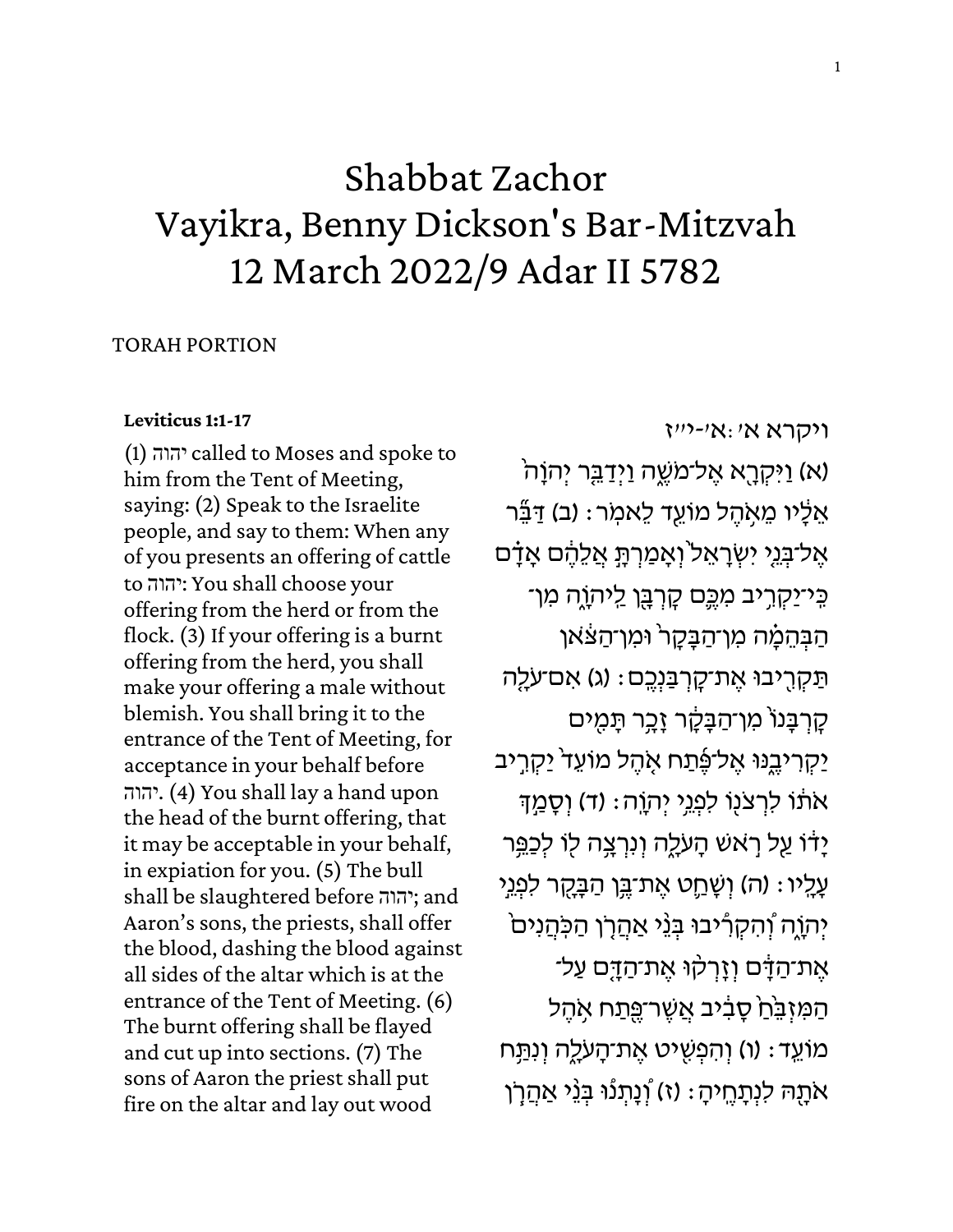upon the fire; (8) and Aaron's sons, the priests, shall lay out the sections, with the head and the suet, on the wood that is on the fire upon the altar. (9) Its entrails and legs shall be washed with water, and the priest shall turn the whole into smoke on the altar as a burnt offering, an offering by fire of pleasing odor to יהוה. (10) If your offering for a burnt offering is from the flock, of sheep or of goats, you shall make your offering a male without blemish. (11) It shall be slaughtered before יהוה on the north side of the altar, and Aaron's sons, the priests, shall dash its blood against all sides of the altar. (12) When it has been cut up into sections, the priest shall lay them out, with the head and the suet, on the wood that is on the fire upon the altar. (13) The entrails and the legs shall be washed with water; the priest shall offer up and turn the whole into smoke on the altar. It is a burnt offering, an offering by fire, of pleasing odor to יהוה.) 14 (If your offering to יהוה is a burnt offering of birds, you shall choose your offering from turtledoves or pigeons. (15) The priest shall bring it to the altar, pinch off its head, and turn it into smoke on the altar; and its blood shall be drained out against the side of the altar. (16) He shall remove its crop with its contents, and cast it

ֿהַכֹּהֵן אֵשׁ עַל־הַמִּזְבֵּחַ וְעָרִכְוּ עֵצִים ֿעַל־הָאֵשׁ : (ח) וְעָרְכֹוּ בְּנֵי אַהֲרֹן הַכְּהֲיִ֫ים אֱת הַנְּתָחִ֫ים אֶת־הָרָאשׁ ֿוְאֶת־הַפֶּדֶר עַל־הָעֵצִיםׂ אֲשֱר עַל־ ֹהָאֵׁשׁ אֲשֶׁר עַל־הַמְּזְבֵּחַ: (ט) וְקִרְבָּוֹ ּוּכְרָעָיו יִרְחַץ בַּמֱיִם וְהִקְטִיר הַכֹּהֵן ּאֶת־הַכֹּל הַמִּזְבֵּ֫חָה עַלֶּה אִשֵּׁה רֵיחַ־ נִיחְוֹחַ לַיהוָה: {ס $\{ \sigma \}$  (י) וְאִם־ ֿמִן־הַצּׁאן קָרְבָּנָוֹ מִן־הַכְּשָׂבֵים אָוֹ מִן־ ֹּהָעְזִּיִּם לְעֹלֶה זָכֶר תָּמִים יַקְרִיבֵנּוּ ו יא) וְשָׁחַט אֹתו*וׁ עַל י*ֶרֶךָ הַמִּזְבֶּחַ צְפָנָה לִפְגֵי יְהוֶה וְזָרְקוּ בְּגֵיْ אַהֲרו*ן* ּהַכְּהֲנִים אֱת־דָּמֶו עַל־הַמִּזְבֵּחַ סָבֵיב וֹ וְנִתַּּח אֹתוֹ לִנְתָחָ֫יו וְאֵת־רֹאשָׂוֹ) וְאֶת־פִּדְרֶוֹ וְעָרָךְ הַכֹּהֵן אֹתָם עַל־ ֿהָעֵצִיםֹ אֲשֱר עַל־הָאֵ֫שׁ אֲשֱר עַל־ הַמִּזְבֵּחַ: (יג) וְהַקֶרֵב וְהַכְּרָעַיִּם יִּרְחַץ בַּמֲיִם וְהִקְרִיב הַכֹּהֵן אֶת־הַכֹּל וְהִקְטָיר הַמִּזְבֵּ֫חָה עֹלֵה הוֹא אִשֵּׁה  $\{e\}$  : בֵיחַ נִיחְחַ לַיהוֵה יד) וְאֵם מְו־הָעֶוֹף עֹלֶה קָרְבָּנִוֹ) ַלִּיהוֶה וְהִקְרָיב מִו־הַתּרִיּם אֶוֹ מִו־ בְּנֵי הַיּוֹנַה אֱת־קַרְבַּנְוֹ : (טו)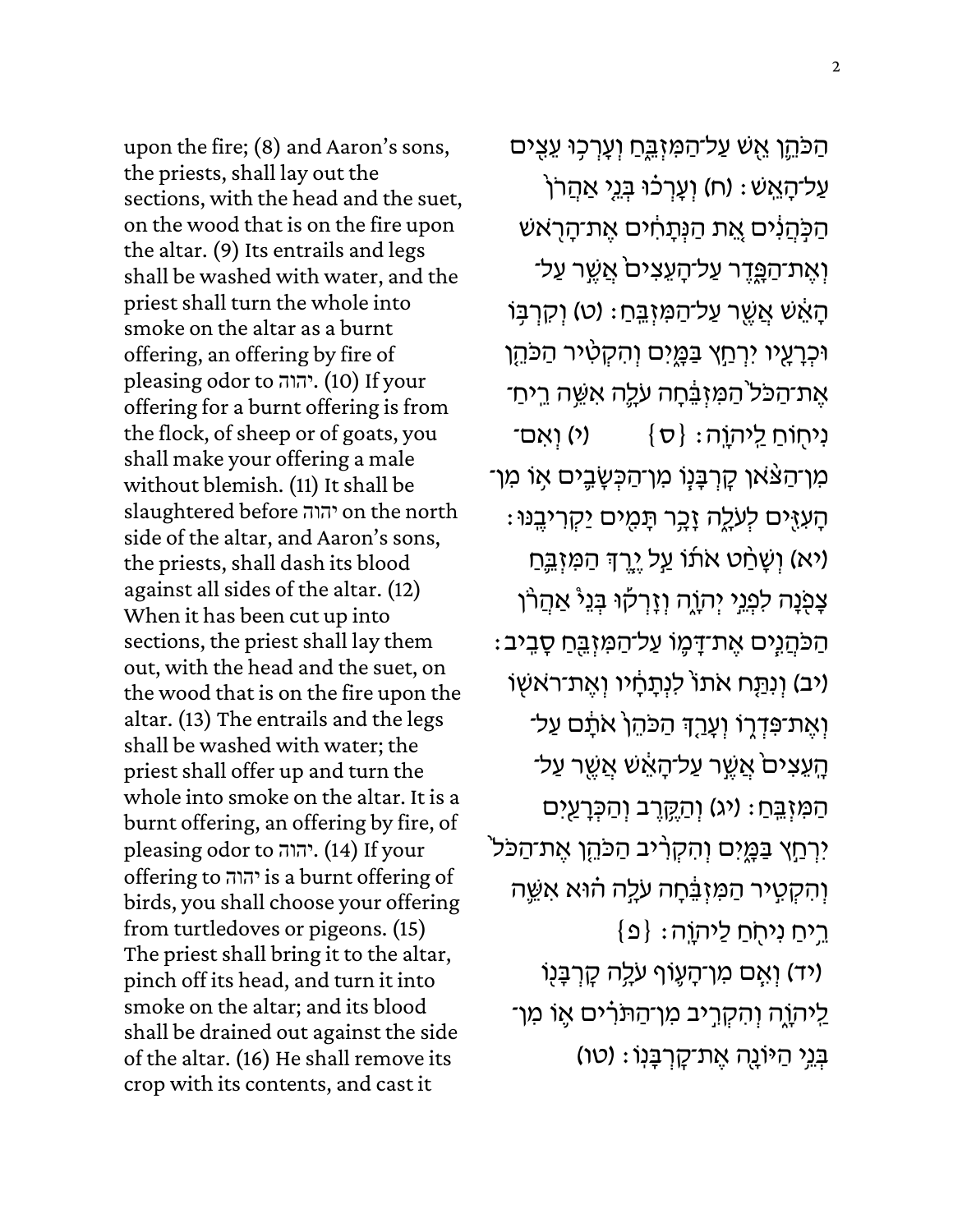into the place of the ashes, at the east side of the altar. (17) The priest shall tear it open by its wings, without severing it, and turn it into smoke on the altar, upon the wood that is on the fire. It is a burnt offering, an offering by fire, of pleasing odor to יהוה.

וְהִקְרִיבָו הַכֹּהֵן אֶל־הַמִּזְבֵּחַ וּמָלַק אֶת־רֹאשׂוֹ וְהִקְטִיר הַמִּזְבֵּחָה וִנְמְצֵה דָמֹוֹ עַל קֶיר הַמִּזְבֵּחַ: (טז) וְהֵסֵיר אֶת־מֻרְאָתָו בְּנֹצְתֶָהּ וְהִשְׁלִיהָ אֹתָנהּ אֵצֵל הַמִּזְבֵּ<u>֫ה</u> קֶדְמָה אֱל־מְקָוֹם ֿהַדָּשֵׁן: (יז) וְשִׂסַּע אֹתְוֹ בְּכָנָפִיו ְּלֹא ַיַּבְדִּיל וְהִקְטִיר אֹתָו הַכֹּהֵן הַמִּזְבֵּחָה עַל־הַעֲצִים אֲשֱר עַל־הַאֲשׁ עֹלֵה הֿוּא  $\{\sigma\}$  : אִשֱה רֵיחַ נִיחִׂחַ לַיהוֵה

MAFTIR

#### **[Leviticus 5:24-26](https://www.sefaria.org/Leviticus.5.24-26)**

(24) or anything else about which one swore falsely, that person shall repay the principal amount and add a fifth part to it. One shall pay it to its owner upon realizing guilt. (25) Then that person shall bring to the priest, as a penalty to יהוה, a ram without blemish from the flock, or the equivalent, as a guilt offering. (26) The priest shall make expiation before יהוה on behalf of that person, who shall be forgiven for whatever was done to draw blame thereby.

[ויקרא](https://www.sefaria.org/Leviticus.5.24-26) [ה׳:כ״ד- כ״ו](https://www.sefaria.org/Leviticus.5.24-26)  ֿ(כד) או מִכּֿל אֲשֶׁר־יִּשֶּׁבַע עָלָיו לַשֶּׁ קֶר וְשָׁלַַם אֹתוֹ בְּרֹאשׂוֹ וַחֲמִשְׁתָיו ֿיֹסֵף עָלֶיו לַאֲשֶׁר הְוּא לֶוֹ יִתְּנֵנּוּ בִּיְוֹם אַשְׁמַתוֹ: (כה) וְאֱת־אֲשָׁמִוֹ יַבִּיא ַלַיהוֵה אַיִל תַּמֵים מִו־הַצֵּאו בִּעֵרְכָּדָ ֹלְאֲשֶׁם אֱל־הַכֹּהֵן : (כו) וְכִפֶּּר עֲלֵיו הַכֹּהֱן לִפְגֵי יְהְוֶה וְנִסְלַח לֵו עַל־אַחֵת  $\{ \mathfrak{o} \} :$ מְכֵּל אֲשֶׁר־יַעֲשֶׂה לְאַשְׁמֵה בָה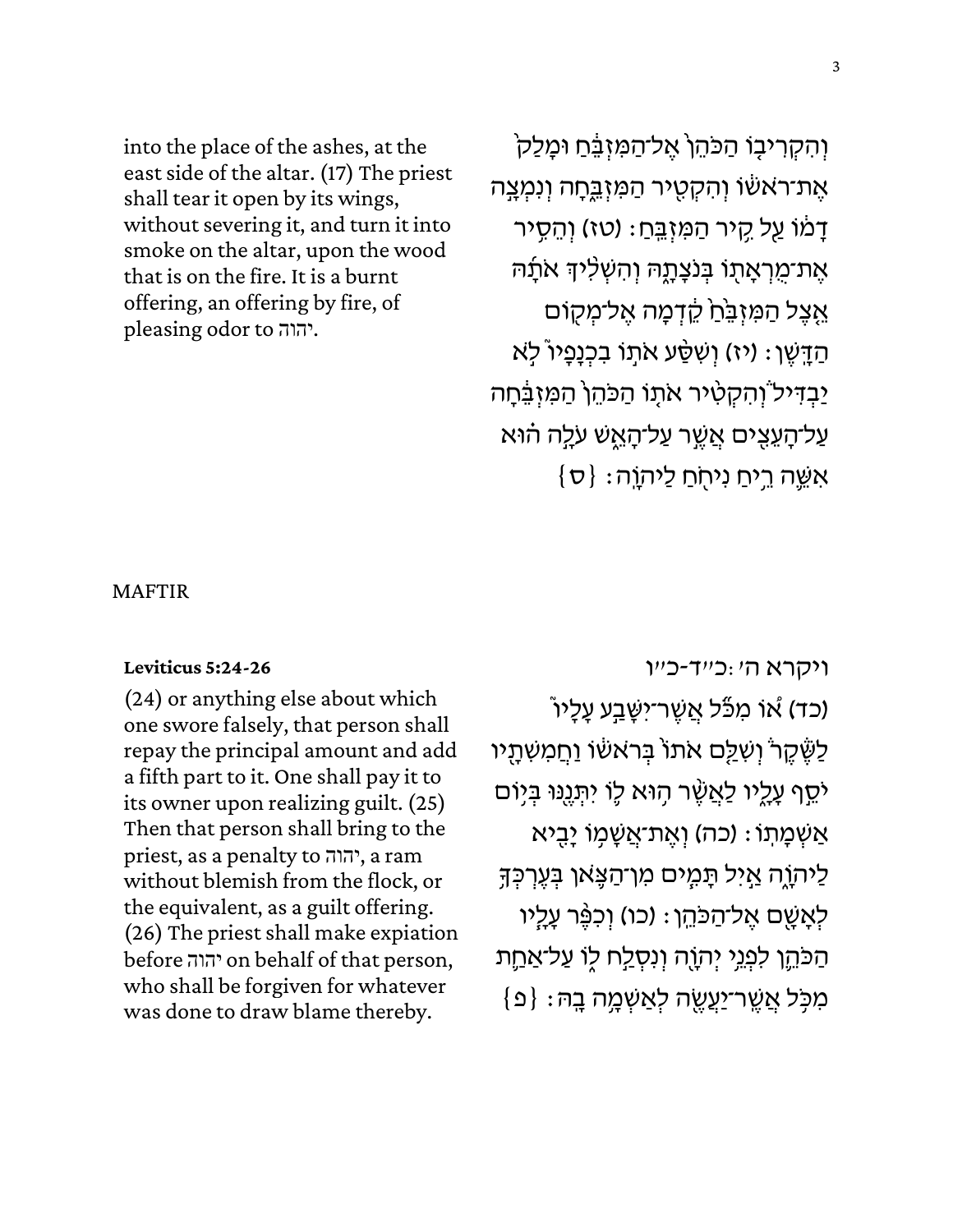#### SECOND SCROLL

#### **[Deuteronomy 25:17-19](https://www.sefaria.org/Deuteronomy.25.17-19)**

(17) Remember what Amalek did to you on your journey, after you left Egypt— (18) how, undeterred by fear of God, he surprised you on the march, when you were famished and weary, and cut down all the stragglers in your rear. (19) Therefore, when your God יהוה grants you safety from all your enemies around you, in the land that your God יהוה is giving you as a hereditary portion, you shall blot out the memory of Amalek from under heaven. Do not forget!

[דברים](https://www.sefaria.org/Deuteronomy.25.17-19) [כ״ה:י״ז-י״ט](https://www.sefaria.org/Deuteronomy.25.17-19) יז) זָכוֹר אֶת אֲשֶׁר־עָשָׂה לְךָּ עֲמָלֵק) ַבְּדֶרֵךְ בִּצֵאתְכֶם מִמְּצְרָיִם: (יִח אֲשֶׁר קִרְךָּ בַּדֶּיֶרֶךְ וַיְזַגֵּב בְּךָ כָּל־ הַנֶּחֱשָׁלִים אַחֲרֶיךָ וְאַתָּה עָיֵף וְיָגֵעַ וְלָא יָרֵא אֱלֹהִים: (יט) וְהָיָٔה בְּהָגִיחַ יְהְוָה אֱלֹהֶיִּךְ ּ׀ לְֽךְּ מִכָּל־אֹיִבֵۢיךָ מִסָּבִ֫יב בָּאָרֵץ אֲשֱר יִהוָה־אֱלהֶיךָ נֹתֶׁן לְךָּ נַחֲלָהֹ לְרִשְׁתָּ֔הּ תִּמְחֶהֹ אֶת־ **ַיִּכֵר עֲמָלֵק מִתַּחַת הַשֶּׁמֲיִם לֹא**  $\{ \Omega \} : \Omega$ תְּשְׁכֵּח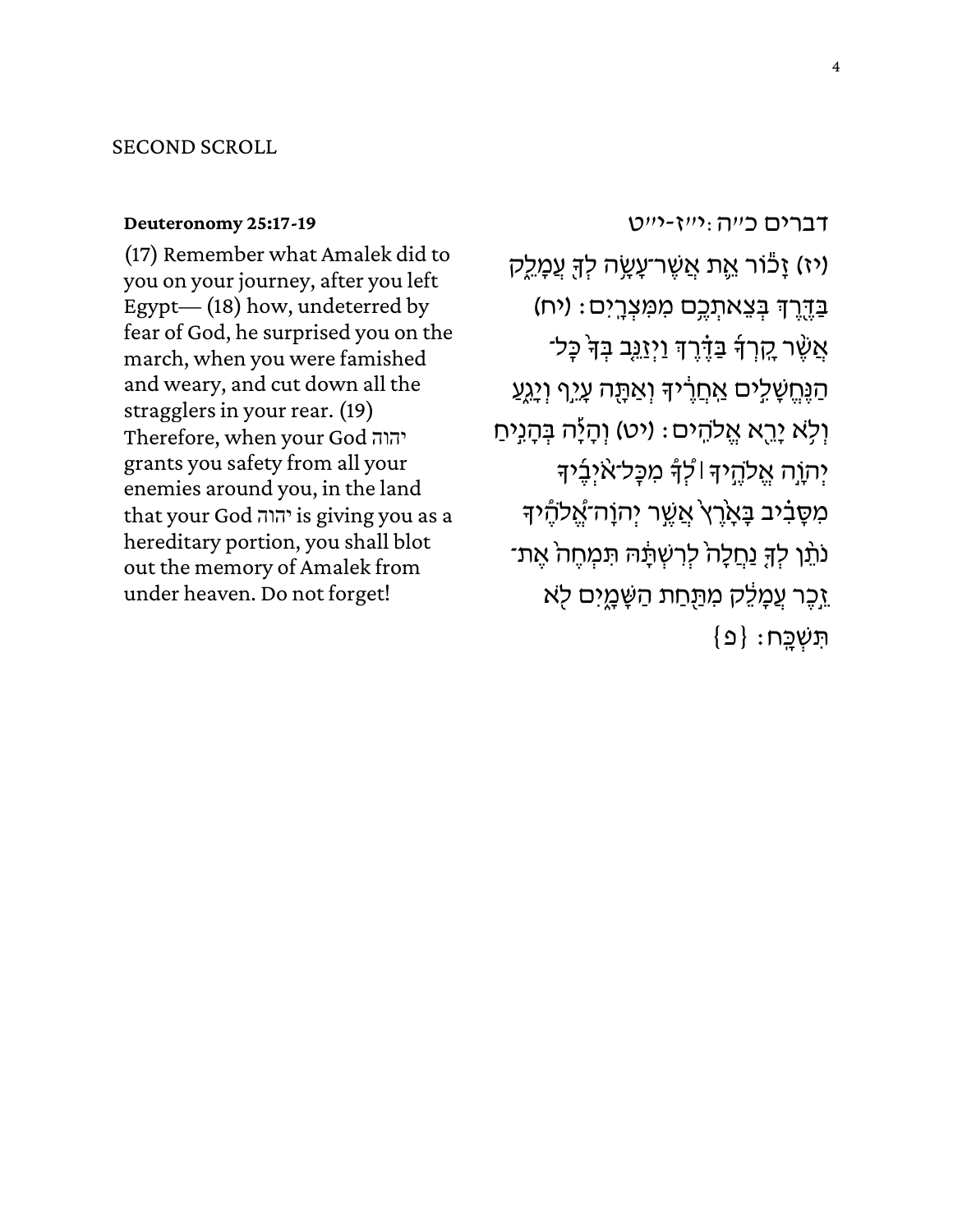## HAFTARAH READING

## **1 Samuel 30:1-18**

By the time David and his men arrived in Ziklag, on the third day, the Amalekites had made a raid into the Negev and against Ziklag; they had stormed Ziklag and burned it down.

They had taken the women in it captive, low-born and high-born alike; they did not kill any, but carried them off and went their way.

When David and his men came to the town and found it burned down, and their wives and sons and daughters taken captive, David and the troops with him broke into tears, until they had no strength left for weeping.

David's two wives had been taken captive, Achinoam of Jezreel and Abigail wife of Naval from Carmel.

David was in great danger, for the troops threatened to stone him; for all the troops were embittered on account of their sons and daughters. But David sought strength in Adonai his God.

David said to the priest Abiatar son of Achimelech, "Bring the ephod up to me." When Abiatar brought up the ephod to David, David inquired of Adonai, "Shall I pursue those raiders? Will I overtake them?" And He answered him, "Pursue, for you shall overtake and you shall rescue."

So David and the six hundred men with him set out, and they came to the Wadi Besor, where a halt was made by those who were to be left behind. David continued the pursuit with four hundred men; two hundred men had halted, too faint to cross the Wadi Besor.